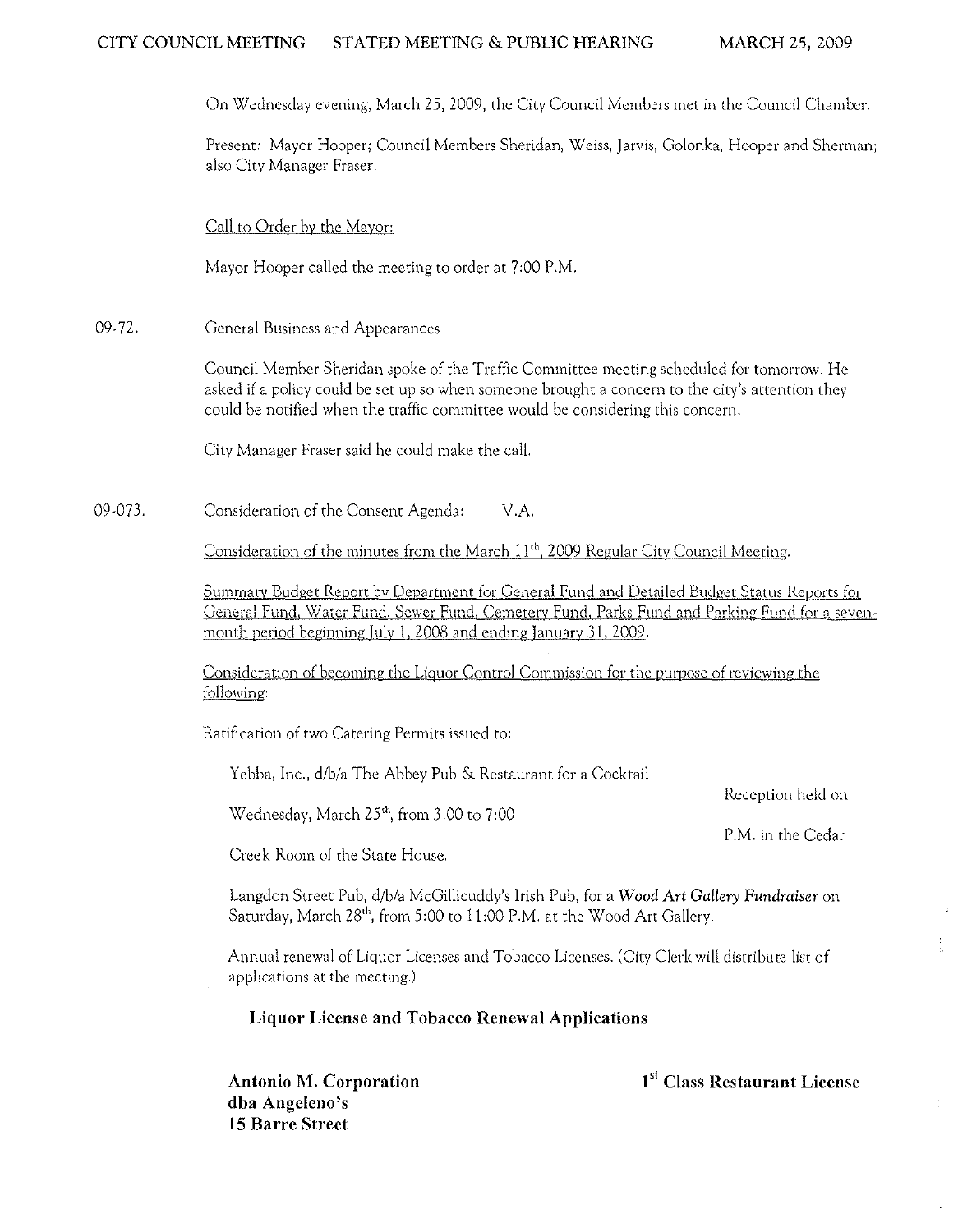V.A.

| Great American Enterprises, Inc.<br>dha Charlie O's Cigar Bar & Le Café Tabac<br>70 Main Street | 1 <sup>st</sup> Class Cabaret License<br><b>Tobacco License</b> |
|-------------------------------------------------------------------------------------------------|-----------------------------------------------------------------|
| Pinky's On State, LLC<br><b>14 State Street</b>                                                 | 2 <sup>nd</sup> Class License                                   |
| Third Millennium, Inc.<br>dba Inn at Montpelier, The<br>147 Main Street                         | 1 <sup>st</sup> Class Hotel License                             |
| Uncommon Market, LLC, The                                                                       | <b>Class License</b>                                            |

## Approval of Payroll and Bills:

**1 School Street** 

Payroll Warrant dated March 19, 2009, in the amount of \$129,017.22.

General Fund Warrant dated March 25, 2009, in the amount of \$1,824,898.46 and Community Development Agency Funds in the amount of \$168.75.

Motion was made by Council Member Golonka, seconded by Council Member Hooper to approve **the consent agenda, The vote was** 6~O, **motion carried unanimously.** 

09·074. **Appointments to the Pianning Commission.** 

> Staff advertised to fill two unexpired, 2·year terms; one term will expire in August of this year and the second will expire in July of 2010.

No one stepped forward so that these appointments could be made at the March  $11<sup>th</sup>$  meeting; since that time, the following individuals have submitted letters of interest and/or resumes:

| Lizabeth Moniz     | Ben Palkowski           |
|--------------------|-------------------------|
| 101 Frazier Road   | 431 North Street        |
| Worcester, VT      | Montpelier              |
| Jason J. Czarnezki | Garth Genge             |
| 10.0               | $222.0$ by $10.0$ $\mu$ |

**19 Guernsey Avenue Montpelier** 

232 Berlin Street **Montpelier** 

**Nolan Langweil**  14 Hubbard Park Drive Montpelier

NOTE: There is still an unexpired 3-year term, as well as a 1-year Alternate position, on the Design Review Committee that need to be filled as well. Staff has advertised but no one has applied.

Recommendation: Opportunity to meet the candidates; appointments, with clarification as to whose term will expire in August of this year and whose will expire in July of 2010.

City Manager Fraser said he had received a call from Gwen who had received a call from Nolan Langwcil, one of the applicants, requesting that their name be removed as a candidate for the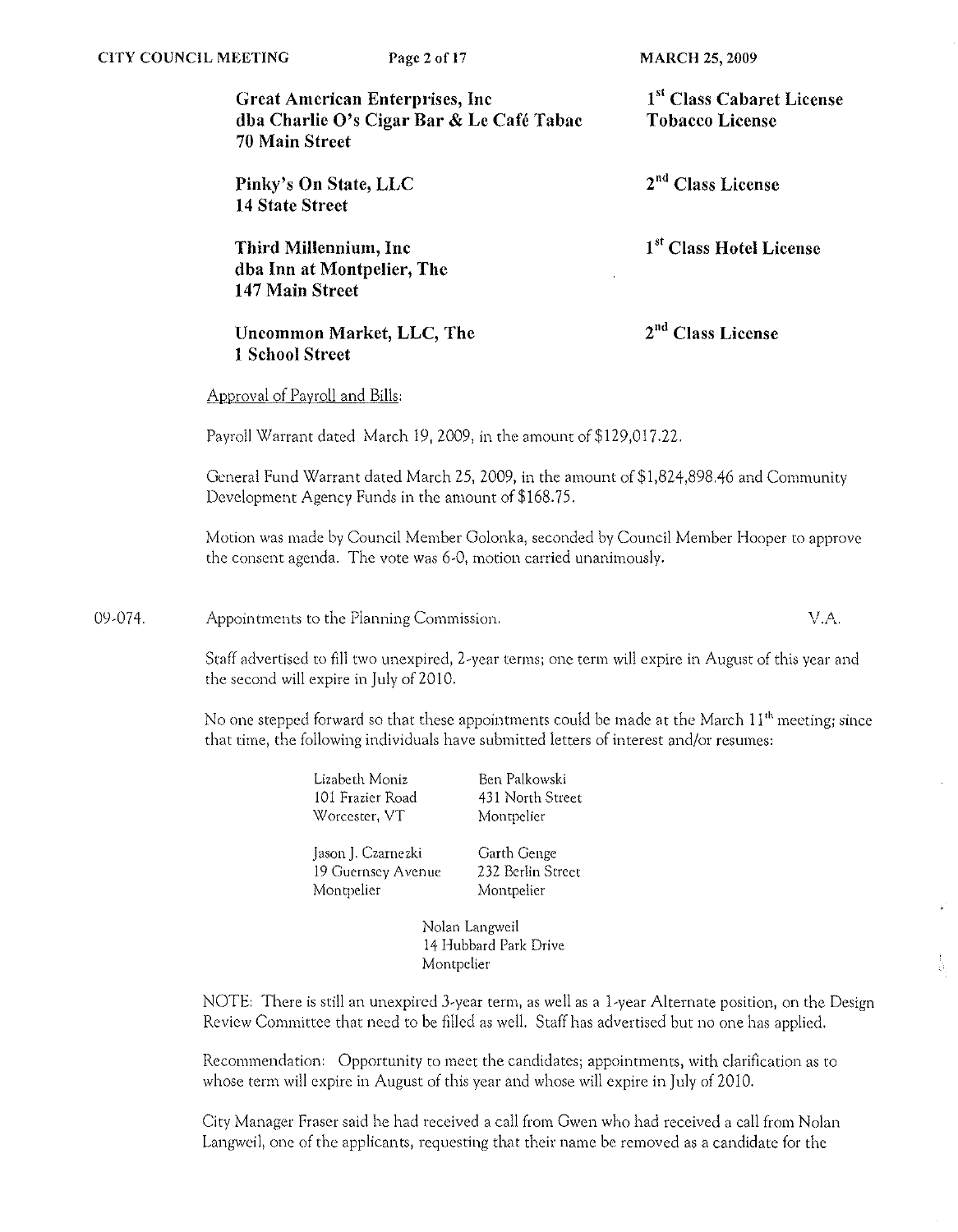Planning Commission, but they would like to be considered for the Design Review Committee **appointments.** 

Jason Czarnezki said he was interested in getting involved with some of the local efforts. He and his wife had moved to Montpelier in May and had two small children. He is a law law professor at the Vermont Law School teaching in the areas of property law and environmental law. He is familiar with the whole host of land use planning issues and zoning issues that might come before the Commission. He is interested in creating walkable neighborhoods, concerns about residential development, planning, the creation of recreational facilities and maintaining open space.

Council Member Sherman asked Mr. Czarnezki if he had attended any of the enVision Montpelier **meetings.** 

Mr. Czarnezki said he had not. What precipitated his application to be a member of the Planning **Commission was his wife attending one of the en Vision Montpelier meetings while he took care of**  the children. She informed him about some of the things going on and he had spoken to Clancy DeSmet and asked him for an update on some of the land use issues that were going on in Montpelier. He was made aware of the vacancy and had decided to apply.

It was noted that Garth Genge had requested that his name be removed from the list of candidates for the Planning Commission

**City Manager Fraser pointed out that two vacancies include Karen Vogan and at the last meeting the**  Council said she could continue serving as Chair. The city advertised for two slots with the assumption that Karen Vogan is not one of them. The Council said she could continue until the end of her tenn. There are at least two resident people as applicants.

**Mayor Hooper said one of the slots expires in August and Karen has a whole year to serve.** 

Council Member Sheridan said there are two residents and the other one is from Worcester. He moved to appoint Jason Czarnezki and Ben Palkowski to the Planning Commission positions because **he would rather see residents serve on the Planning Commission.** 

Council Member Weiss seconded the motion.

City Manager Fraser said depending on what the Council considers they did with Karen Vogan at the last meeting she should resign and then they would have an open slot. The statute requires unanimous vote to remove somebody who is an appointed member of the Planning Commission, so **without taking that action there isn<sup>1</sup> t necessarily an open slot.** 

Council Member Sheridan asked if the Council had formerly reappoint Karen Vogan.

The response was in the affirmative

Discussion followed on the action they had taken at the last meeting.

Council Members Sheridan and Weiss withdrew their motion.

Motion was made by Council Member Jarvis to appoint Jason Czarnezki to the Planning Commission for the term that expires in August. The motion was seconded by Council Member Sherman.

Council Member Jarv'is added that she had received a call from a constituent recommending him and she believes the city would be lucky to have him serve.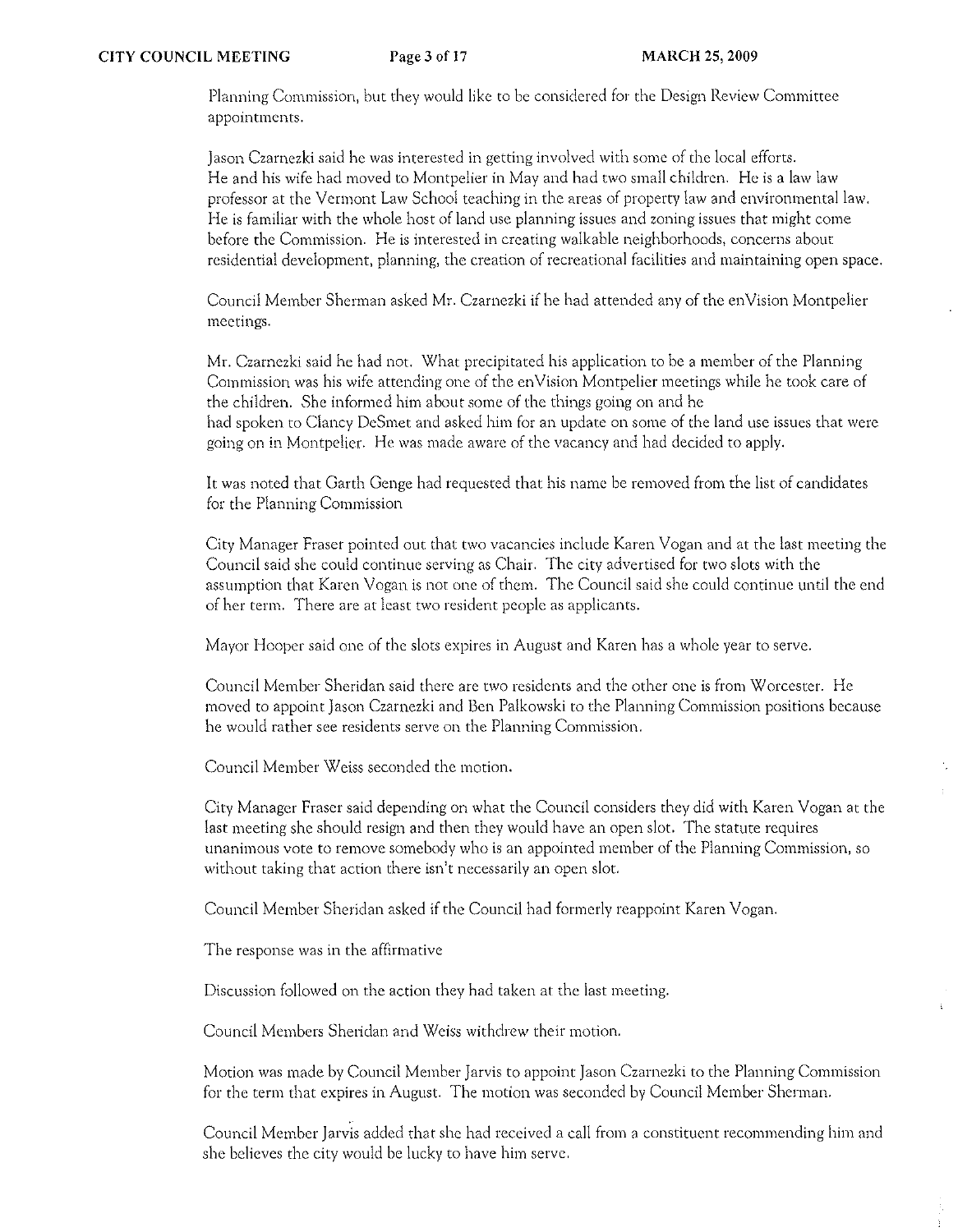Gwen Hallsmith, Director of Planning and Community Development, said she knows the term expires in August. She suggested that they appoint him for a two year term instead of making him return in August for reappointment. There was nothing in our guidelines or rules of procedures that require that this particular Planning Commissioner be reappointed in August.

Mayor Hooper asked if there was an issue with the terms being properly staggered.

Planning Director Hallsmith replied that is on an annual basis more than a monthly basis.

City Manager Fraser said one time the terms were all around the same time and we staggered the **appointments,** 

Council Member Jarvis said she would modify her motion to appoint Jason Czarnezki to a two-year term which would expire March 2011. Council Member Sherman seconded the motion.

Mayor Hooper called for a vote on the motion.. The vote was 6-0, motion carried unanimously.

Council Member Sheridan moved that the Council appoint Nolan Langweil to the Design Review Committee. He asked if it Was a full-time, alternate or two positions.

City Manager Fraser said there are two openings. There is an unexpired two-year term as well as a one-year position. They also received an expression of interest from Jay White. The city had not received any timely applications for the Design Review Committee.

Council Member Sheridan amended his motion to nominate both Nolan Langweil for the alternate pOSition and Jay White to serve in the full time position on the Design Review Committee. The motion was seconded by Council Member Sherman.

Council Member Golonka said they met Ben Palkowski at the North Street Neighborhood CAN **meeting and he is very interested in serving.** 

Mayor Hooper said she was going to suggest to Ben that he get involved with the en Vision Montpelier Project and serve on the Governance Committee.

Mayor Hooper called for a vote on the motion. The vote was 6-0, motion carried unanimously.

Mayor Hooper said the Design Review Committee is going through somewhat of a transition of leadership with Margot George not being with us. Has there been a discussion about rules and procedure with them recently?

Planning & Development Director Hallsmith replied no.

Mayor Hooper said it might be a good time to revisit what the Council's expectations are and how the process works.

09-75. Consideration of authorizing staff to proceed with a federal grant application under the COPS Hiring Recovery Program. V.A.

> This grant, which is part of the American Recovery and Reinvestment Act of 2009, would allow the Montpelier Police Department the opportunity to return its table of organization back to 17 officers.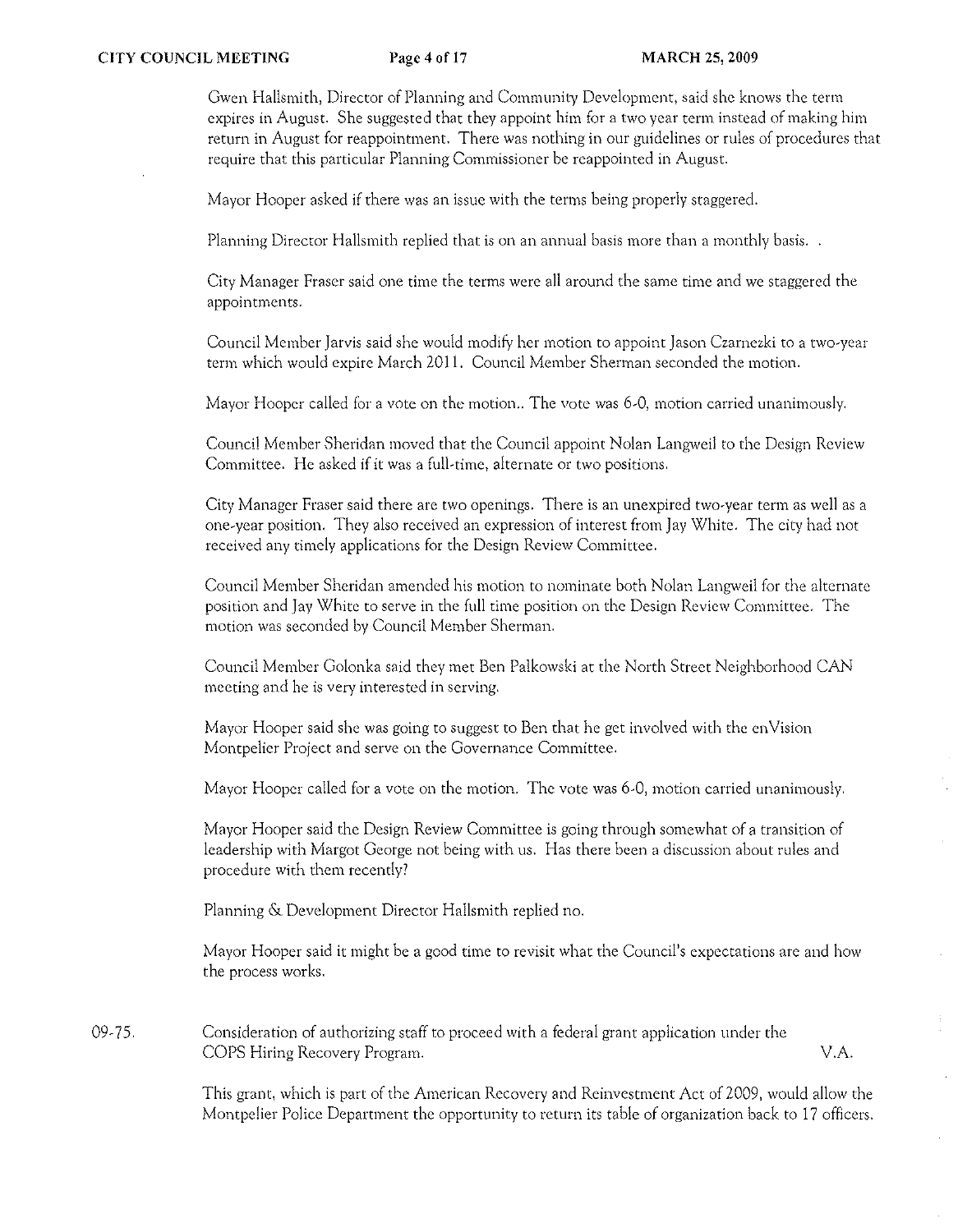Under this fedeml program, the full salary and benefits for a new officer(s) would be paid for by the grant for three years. At the end of the 3·year grant period, the City would be required to maintain that position for one local budgetary cycle (the  $4<sup>th</sup>$  year).

**Recommendation: Presentation by Chief Facosj discussion; approve staffs request to proceed with**  this application.

Police Chief Facos said he wanted to elaborate a little on a memo to the Council explaining the Justice Department's clement of a stimulus package, which is to put police officers back on the street across the country. In particular, the ideal money should be spent towards officers at departments who have actually laid officers off or in Montpelier's case where we had a cut of a vacant position. This was a difficult decision, but given the economic challenges we had in the fall in preparing the budget it was prudent to do at that time.

**Communities can't start up brand new police departments, It's not really for new creative ideas in**  law enforcement, but it is to put police officers back on the streets. It is not limited to how many officers that an agency once had, but it is whatevet that need demonstrated in the application process. Barre City is looking to gain three additional police officers out of this package. His immediate concern and goal is to bring us back to 17 officers as outlined over a year ago. His view on that has not changed and they could certainly use 18 officers. It has been a difficult year, including the investigation side. Parkside Properties, for example, was a 14·month investigation and Detective Nolan was on that case from start to finish. Technically, it is still not over in terms of testimony as the trial and hearings proceed.

**They arc very busy with drug cases, and it is just getting worse. It is very alarming that there are a lot**  of firearms with the drug cases. They are working very closely with the Federal Alcohol, Tobacco **and Firearms as well as other** local law **enforcement organizations and the State Police. They anticipate that pace is just going to pick up.** 

Police Chief Bombardier and he have talked about opportunities for a Rural Drug Law Enforcement grant application which is funded under the Burn grant. The Burn grant has always been a very large catchall federal grant. That is what has paid for the Drug Task Force for a very long time.

Presently, he is just seeking the Council's approval to go ahead and proceed with a grant to fulfill getting our organization back to 17 officers. The federal government would pay that officer's base salary with benefits for a period of 3 years with an agreement that the City of Montpelier would fund that position fully for the  $4<sup>th</sup>$  year. The grant is set out to create jobs or return jobs that were lost, and that would be the city's obligation.

He certainly hopes that they will be in a better financial position to maintain permanently at that level of staffing. If the financial situation gets even worse and some positions need to go unfunded, and we can demonstrate that the need is real financially to the city, that is what they are obligated to do. If the city can demonstrate that financially we are unable to fund the position fully the  $4<sup>th</sup>$  year through a full federal audit of the City of Montpelier the federal government will look at that. This would hopefully jump start them back as well as other communities to where they used to be, or need to be.

Council Member Sheridan asked if it covered all benefits.

Police Chief Facos replies *yes.* It will not cover any overtime, just base salary. The other thing it would not cover the difference in salary for an experienced police officers.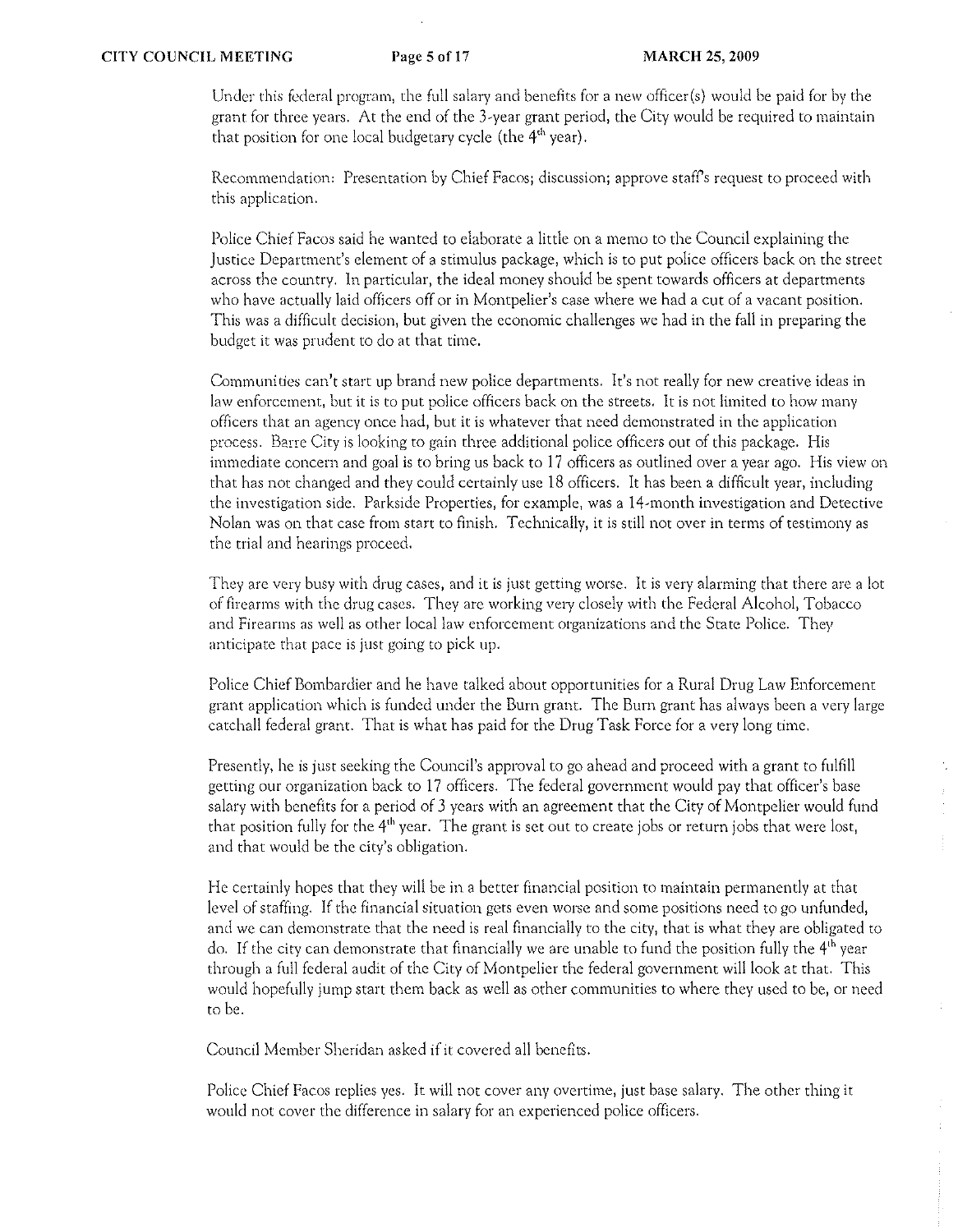Council Member Jarvis asked if they found someone who was not fully certified, would the grant cover the training.

Chief Facos said the city would be responsible for all training.

Council Member Golonka said if the police department is operating with 15 officers right now, why the application can't be for a  $16<sup>th</sup>$  and  $17<sup>th</sup>$  officer. If Barre is asking for 3, why can't Montpelier ask for 2?

Police Chief Facos said right now they are authorized for 17 officers until June 30<sup>th</sup>. We can't use the grant to supplant our own already approved organization.

Mayor Hooper said if we require that an officer be fully certified in order to be a police officer and the federal money is going to hiring police officers, why won't they pay for fully certified police officers?

Police Chicf Facos said they arc looking at just hiring a new officer. His preference is to always find a person who has a Vermont law enforcement certification or can go through the waiver if that candidate comes from out of state.

Mayor Hooper said she assumed we would not have officers who arc not fully certified on the police force. Why won't they pay for what we require to be on our police force?

City Manager Fraser said they often hire people who aren't fully certified and then have to put them through the training so they would come in at the low grade. A person could be fully certified and have only one year of service in another small town and could still corne in at Step 1. The more experience they have and if they are already certified they could come in at a higher rate of pay.

Council Member Weiss said his memo said he was interested in applying for one position and he asked Police Chief Facos if that position was going to be a detective.

Police Chief Facos said no, that position will be a patrol officer. Basically, he was seeking to return the Police Department to the organizational size of 17 full-time officers which would consist of the Chief of Police, four sergeants, a corporal assigned to each one of the shifts which is currently an assignment on promotion, 1 full-time school resource officer, 1 full-time investigator and patrol officers. With that they can provide basic core coverage and operational capability to continue with the bike patrol, hopefully supporting the canine officer as well as all of the other additional investigative duties. When he says investigative duties, currently Detective Nolan very rarely can even do the drug work. He is so overwhelmed with other financial crime and always at the ready to deal with sexual assault and other violent crimes, so it is the patrol officers that arc out there running wire warrants and search warrants and working with the state and federal investigators as well.

Council Member Weiss said the application is basically for an entry level position.

Police Chief Facos replied yes.

Council Member Weiss asked how much would that reduce overtime.

Police Chief Facos said it is hard to put a specific number on that so he can only go on his projections from a year and a half ago. For six weeks this summer when they had a full 17 officers the overtime was almost non-existent. If they needed to detail somebody to go work with ATF, DEA or any other special assignment they had internally, they could do that. If an officer is on a case or training it didn't require the automatic overtime trigger. Currently, at any time on anyone of the shifts we are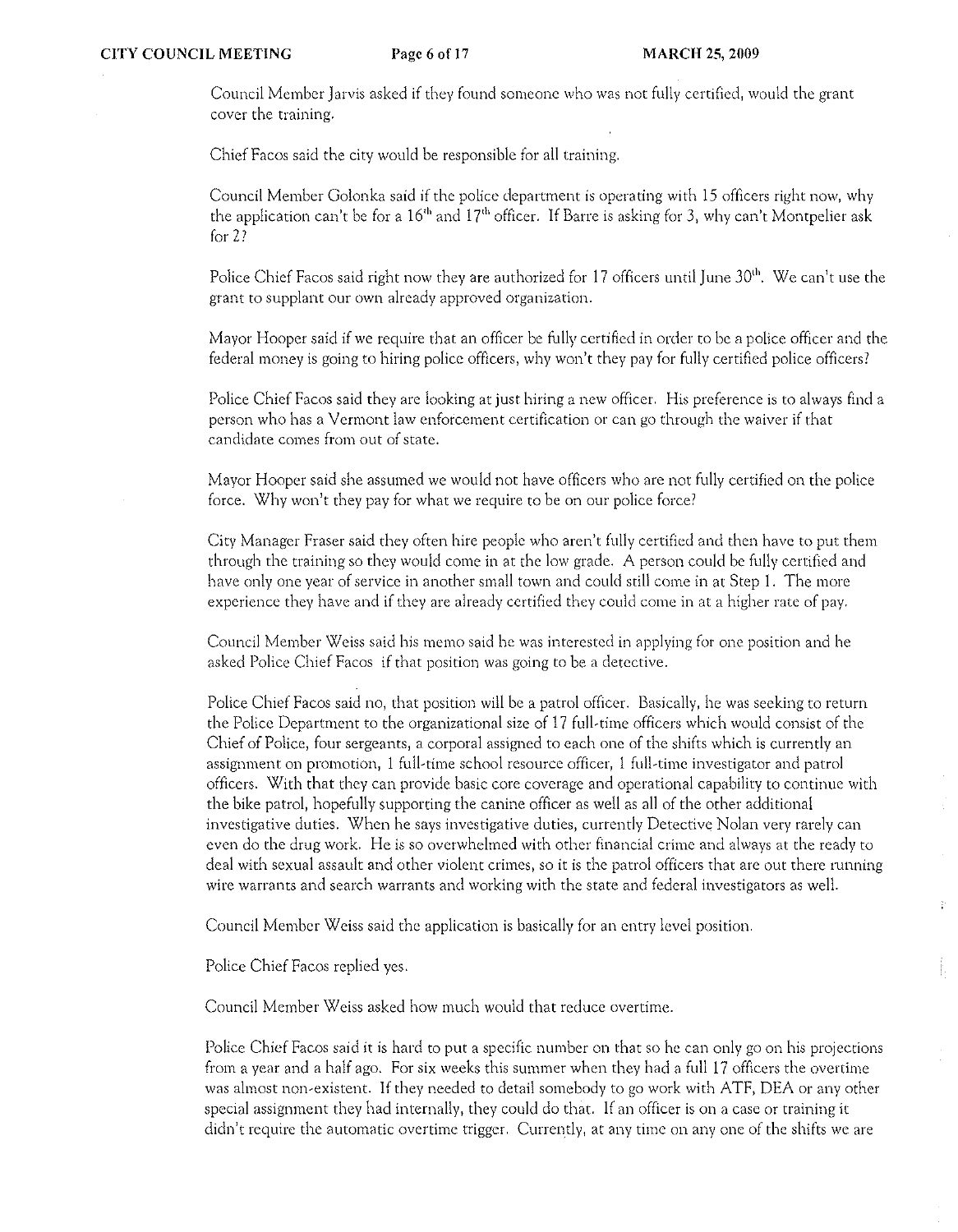at minimum staffing, and that is why our overtime has skyrocketed. Just to cover the basic shifts **2417) it is automatic overtime.** 

Council Member Weiss said there would be a correlation between this new officer and a reduction in **overtime.** 

Police Chief Facos replied yes.

City Manager Fraser said in the budget a year ago when we added the 17<sup>th</sup> officer they reduced the overtime line by \$30,000, and in this past year when they took out the 17<sup>th</sup> officer they increased the overtime by \$30,000. We could set aside some of that savings over the period of time to pay the fourth year. But because the grant doesn't fund all of the overtime and there may be discrepancies in **the salary range, if we just set aside that money it won't be an issue.** 

Motion was made by Council Member Sheridan, seconded by Council Member Shennan to authorize staff to proceed with a federal grant application under the COPS Hiring Recovery Program.

After further discussion Mayor Hooper called for a vote on the motion. The vote was 6·0, motion **carried unanimously,** 

Mayor Hooper said Police Chief Facos also mentioned conversations he was having with the Chief of the Barre Police Department about pursuing additional grant opportunities for additional officers.

Chief Facos said he wasn't sure if it would be officers or not. It's too early to sec what is available. There is a lot of money coming through the State of Vermont. Senator Leahy just secured \$1 million for the Vermont Drug Task Force, which has really been crippled. He sat in on the oral boards for the hiring of undercover officers for the Task Force several months ago and even he was surprised how few those numbers were statewide. They arc just trying to get back to the basics.

Mayor Hooper said she would suggest that the next order of priority for Montpelier is sccuring funding for the Community justice Center. She understands that a lot of different police departments are looking at the Burn grant for policing opportunities and she would hope our application would help support the justice Center with additional funding. She is told the only way to obtain funding for our justice Center is through the Burn grant, and that is the avenue we need to be following.

Police Chief Facos said immediately after our department head meeting with Steve Klein who told us of all of the opportunities out there with the entire federal package, he met with Yvonne Byrd to talk about potential opportunities. He met last Friday with Yvonne Byrd and Dennis Menard who is the Director of the Washington County Diversion on some potential opportunities there as well. They are making some progress that has been long overdue as far as operating between the justice Center **and the Police Department. He needs to be clear on the mission that there are no two justice centers**  alike. Police Chief Bombardier and he went on a field trip last week just to look at other models in Chittenden County, and it is radically different. They are still trying to figure out what is the best model to proceed with and work closely with the justice Center toward that common goal of improving service to the residents of Montpelier. He is just trying to keep on top with what he needs to do just from an emergency standpoint to plug holes in terms of enforcement.

Mayor Hooper said they know very well that the justice centers are a way of diverting people from needing to be under police jurisdiction. She heard pretty clearly when they were having conversations about the justice Center during budgeting time that we were disappointed that we needed to fund it more strongly out of our general fund dollars, and she presumed that meant we should look for other grant opportunities. The Burn grant and The Second Chance grant: arc the two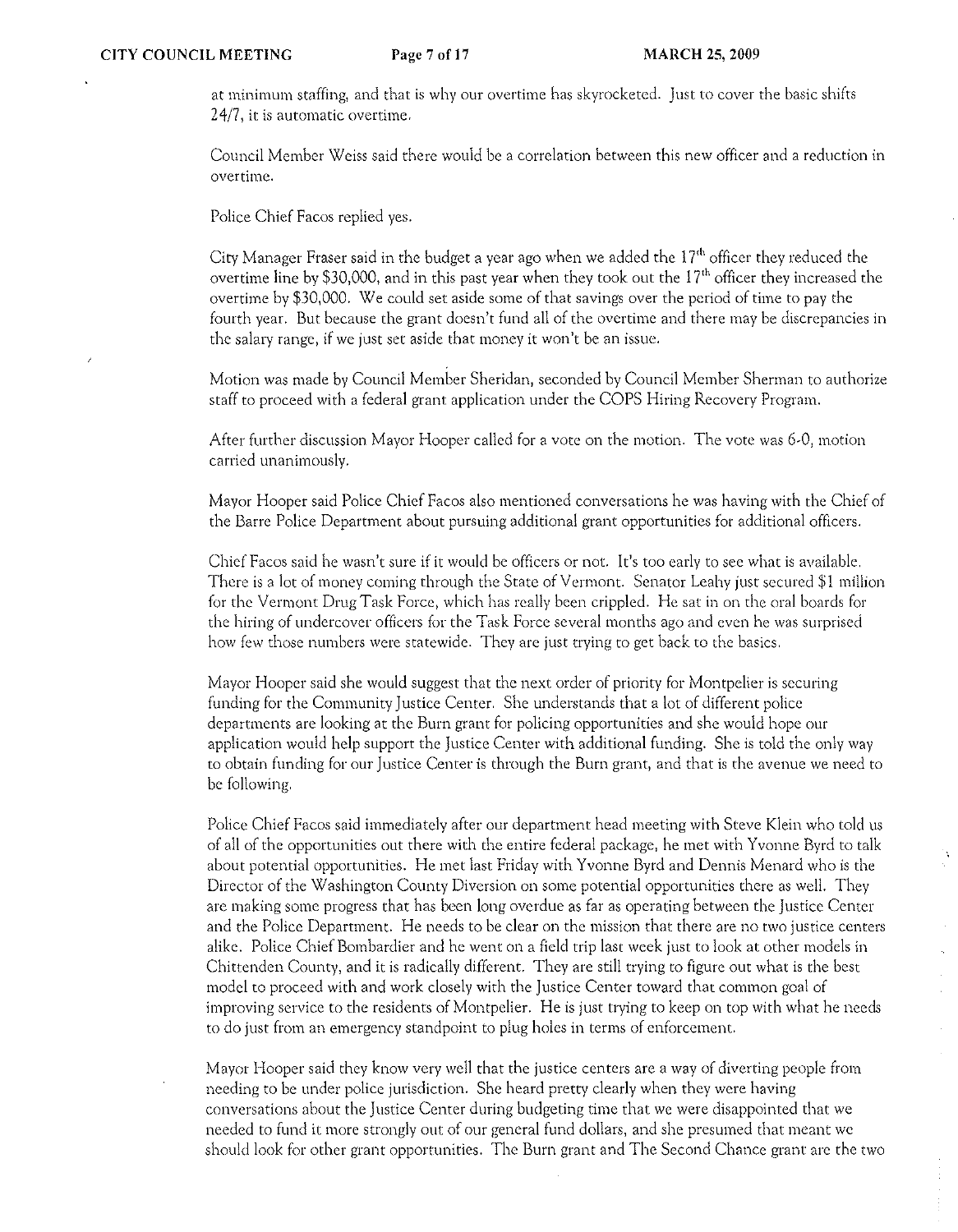places that there arc federal monies that can be spent that way. She feels pretty strongly based on what she has heard from Police Chief Facos and other City Council members that before we look for additional police resources she would be using those monies to support the Community Justice Center and what we are trying to accomplish there. That may be a policy discussion that the Council needs to have, but she is just trying to represent what she heard from the Council.

Council Member Jarvis asked if the Justice Center would be competing for the same grant funds.

Mayor Hooper said yes, potentially, and she is asking that we not compete and support the Justice Center in looking for funding opportunities.

Police Chief Facos said the COPS grant very clearly does not have any money for the Justice Center. The Burn grant - Montpelier is one of those communities that receive one of the direct awards. Montpelier will be receiving a justice assistance grant, which is part of the Burn grant, for \$33,200. **Compared to some other comrnunitics it is surprisingly low, For** example~ **Barre City is receiving**  \$52,000. St. Albans, by comparison, is going to receive \$131,000. He found out that the formula used by the federal government is based on population ratio to violent crime. Until they can identify **the offenders and have an intervention, that requires police officers.** 

Council Member Sheridan asked what the \$33,200 was for.

Police Chief Facos said the \$33,200 is a direct justice assistance grant for law enforcement. That is **going to the Police Department.** 

Mayor Hooper asked Police Chief Facos what his plans were for the money.

Police Chief Facos said it is going to pay for a required upgrade that is not in the budget on a records **management system, which is a Server that includes digital mug shots. Basically, it is the heart and**  soul of everything they do from dispatching to incidents.

Council Member Sheridan asked if he could use that money at his discretion.

Police Chief Facos replied yes.

Council Member Sheridan asked if he would consider using some to pay for every bump up in pay grade.

**City Manager Fraser said it is meant for** one~timc **purchases.** 

Police Chief Facos said he has also been in discussion with a representative from Senator Sanders' Office asking him what other challenges Montpelier is facing with anything that is not currently covered between the COPS grant and the Burn grant. He did share that with Yvonne Byrd as a potential opportunity.

09-76. Consideration of a request for the closure of a section of National Life Drive from 9:00 A.M. to noon on five consecutive Sundays (April  $5<sup>th</sup> - May 10<sup>th</sup>$ ) for bicycle racing **training classes. V.A.** 

> John McGill, on behalf of the sponsors and promoters for a bicycle racing training series, contacted City staff to *see* how they should proceed in getting permission for this street closure.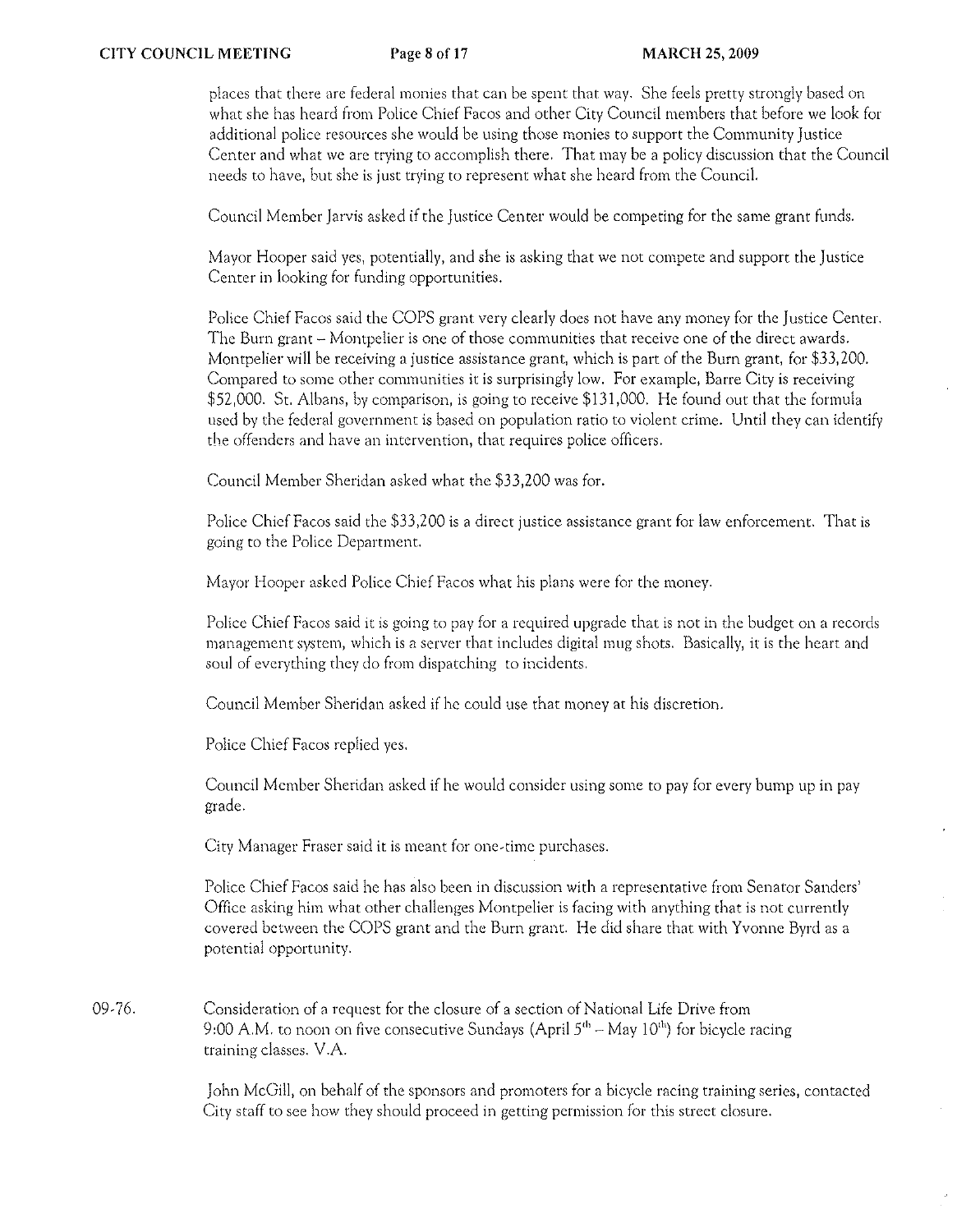Mr. McGill spoke with Police Chief Facos and has provided some support documentation for Council **review.** 

Recommendation: Presentation by Mr. McGill (and possibly other reps of this event); discussion; direction to staff.

John McGill said he was present with some other members of the Onion River Racing Team. They have been planning through the winter for a bicycle training series, which is bicycle racing for a wider group of people who might be interested in bicycle racing in Central Vermont. That is one of the goals of the bicycle racing club, which is to promote bicycle racing. One of the best ways to do this is **to actually have a training race series in the springtime when people arc getting enthusiastic about**  bicycle racing. The best place they found after years of looking was at the National Life Headquarters and they received a lot of support from National Life to hold the race there. Having gone through the procedure with the U.S. Cycling Federation to have this course approved for safety and gone through all of the procedures for registration for a race, the next step is to address the fundamental issue which is the road closure for about 300 meters of National Life Drive. The race would occur basically four Sundays starting on April 12<sup>th</sup> through May 10<sup>th</sup>.

Mr. McGill said he brought with him some other members of the team, including two of their sponsors Onion River Sports and the Mountain Shop. He thought they could speak from a sponsor's perspective. They aren't asking for a road closure but a lane closure and still maintain a two-way traffic pattern. They are just looking to occupy a portion of the road to run the race. They aren't asking for any diversion of traffic.

Mr. McGill said the information they have says they wanted to have it closed between 9:00 A.M. and 12:00 P.M., but the feedback they have been receiving from bicyclists around the area is that it would be better if they moved it ahead to 11:00 A.M. to 1:30 P.M.

Council Member Sheridan asked if they had given any notification to the neighborhood.

Mr. McGill said that is part of the procedure that the Cycling Federation wants us to follow, but they needed to make sure this event could happen. If they receive approval from the Council, then that's the next step. They need to notify the areas that arc going to be affected by one lane closure.

Council Member Sheridan said this is a little backwards because generally they should have the people have a chance to be here to comment on the proposal before they receive their approval. People are given notice and if they have a concern they can come and address the Council at the same time. The Council can always make it a condition that we approve it and alert the neighborhood so they understand. They should know so they can make alternate plans\_

Mr. McGill said their goal was to keep two-way traffic going on National Life Drive.

Council Member Hooper asked if they knew what signage they were using and where they were going to set it up to alert people of the restriction.

Mr. McGill said for the people who are participating there would be signage at the bottom coming off the interstate onto National Life Drive. There would be signage on the two corners and a roadblock above National Life for people coming from the neighborhood. There would be at least six road **marshals,** 

 $\hat{\mathcal{L}}$ 

Mayor Hooper asked if they talked to the Chief of Police about this.

Mr. McGill replied yes.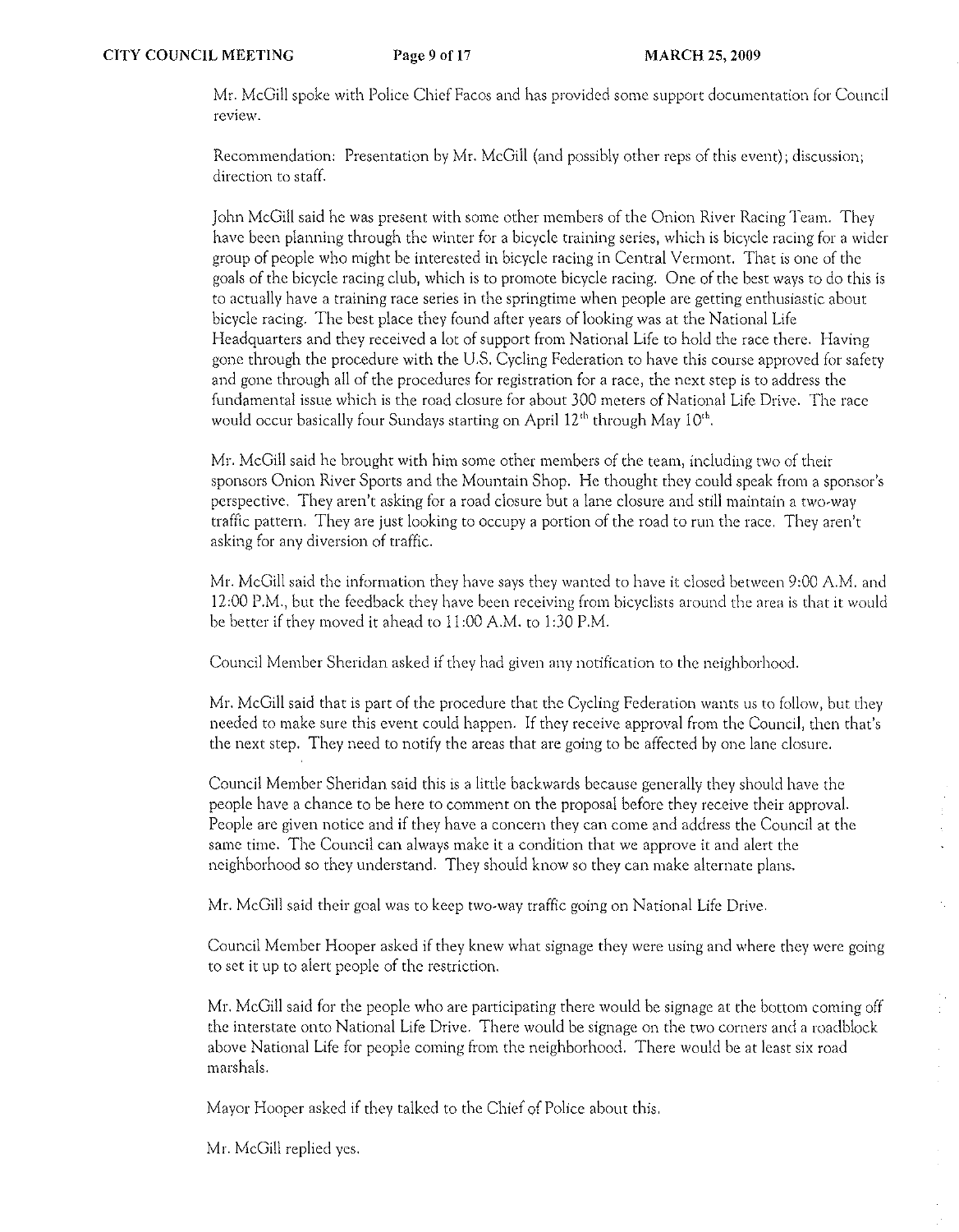Mayor Hooper asked Police Chief Facos if he had any concerns with regard to traffic management **and safety in terms of signage.** 

Police Chief Facos said the first couple of concerns he had was that initially this was going to be potentially an eight Sunday series. He wasn't sure ifhe could guarantee law enforcement officers. It is one-lane closure so there would have to be one-way traffic which would require two police officers on each end of the course for the duration of the event.

Council Member Weiss asked Police Chief Facos if this would require overtime.

Chief Facos said yes because if they were pulled away from the *event* there needs to be other people available for calls.

Council Member Jarvis said the Council needs to talk to Todd Law, Public Works Director about whether there can be two-way traffic.

Police Chief Facos responded in the affirmative and said if they are going to have road marshals and provide cones there needs to be a determination there will be a safe route for the cyclists and enough width for two-way traffic.

Mr. McGill said his opinion is there is enough room for the cyclists to make that corner pretty tightly, certainly well to the right of the yellow line. If you come off the driveway and turn on to National Life Drive the yellow line there is pretty much in the middle of the road. As you head down the hill, that yellow line goes far to the left. If it was determined that two-way travel was possible, would that still necessitate a police officer be retained.

Chief Facos replied no.

**Mayor Hooper said they are hearing that in fact it may not be necessary to have a police officer present.** 

Police Chief Facas said correct, if it requires shutting down to one lane of traffic so they can stop cars coming down so cars going up can go that requires police officers or flaggers to do that with radio **corn.munications because it is not a direct site distance,** 

Mayor Hooper said if this does require traffic control, is that something the Police Department has to do?

Police Chief Facos said traffic control does require law enforcement or certified flaggers. Flagger can just deal with stop and go traffic. Police officers arc the only ones who have the authority to direct traffic.

Council Member Jarvis said it would be her inclination that if there was a one-way traffic issue and we would have to station police officers at the event to charge the organizers of the event. It would also be her inclination that the organization would be charged for any costs for the Department of Public Works.

Mr. McGill said one of the things that National Life mentioned, which might affect the way Todd assesses this, is they *have* a guest house at the bottom of the course and Tim O'Shea thought the uphill traffic could go around the little loop in the guest house lot.

Mayor Hooper said it sounds like they are just looking for guidance, or are they testing the Council's interest in allowing this. They definitely need to be talking with the Police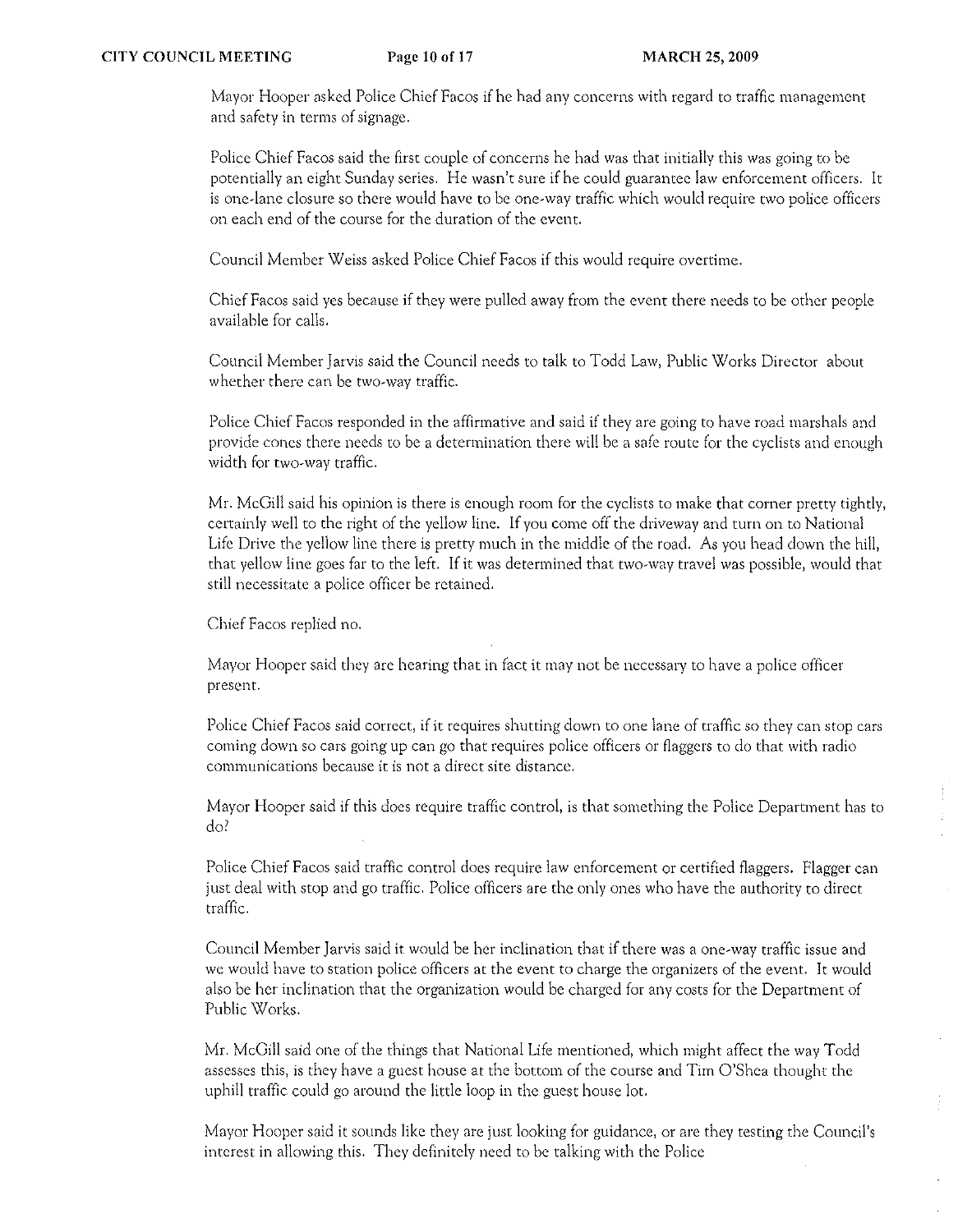Department, the Department of Public Works and let the neighbors know before the Council can formerly approve whatever the final plan may be.

Mr. McGill said they would also like a timeline for how to proceed with this.

City Manager Fraser said in some cases the Police Chief could approve this administratively, but because he was talking about a whole lane closure it is wise to come before the Council.

Council Member Sheridan said he is willing to give approval with conditions so they don't have to come back. He moved the Council approve their request with the conditions they talk with Todd Law to determine the width of the lanes, and if we need police officers then Sarah's request for reimbursement for services be included, and also a condition they alert the neighborhood. It's a very compact neighborhood and shouldn't take long to go door to door. Council Member Sherman seconded the motion.

Council Member Weiss said he would like one more condition, which is that the Chief of Police be satisfied that their eight marshals are sufficiently and adequately trained.

**Council Mernbcr Jarvis suggested there be a notice in the newspaper.** 

Mayor Hooper called for a vote on the motion. The vote was 6·0, motion carried unanimously.

General Business and Appearances

Mayor Hooper said there was a member of the public who wanted to address the Council and had thought the meeting began at 7:30 P.M.

Joe Keane appeared to talk about the Montpelier Fanners' Market. It is one of the really neat things about Montpelier along with the Green Mountain Film Festival. The Farmers' Market is divided into sections. They call it the lower lot, which is run by Capital City Farmers' Market, and the upper lot, which is where some political candidates come up and set up a booth in an open space and fundraisers out there selling raffle tickets.

With the Capital City Farmers' Market you have to agree to attend every Fanners' Market, which some people can't do, and there is a pretty stiff fee to usc the lower lot. There is another issue which he recently became aware of and they decide on a very arbitrary basis of what is acceptable and what isn't acceptable for the Farmers' Market. For instance, at the Winter Farmers' Market he was planning on putting together a coffee kiosk to benefit the Vermont Food Bank and various soup kitchens in Montpelier because the demand keeps increasing. He asked if he could attend the Fanners' Market and set up a small coffee kiosk and he was told no because it wasn't Vermont products. He proceeded to tell them he would buy the coffee from artisan coffee in Waterbury, the half and half comes from Monument Farms in Weybridge, Vermont, etc. and the cookies and baked goods are from the Red Door Bakery in Marshfield. At the Fanners' Market there are folks selling lemonade and various things, but he doesn't know of any lemon groves in Vermont. There are any number of vendors at the Summer Farmers' Market that are not selling Vermont products like T**shirts and various items that are made out of state.** 

He asked Jesse Schmidt f there was a second hearing On this or whether it was a final decision, and he was told this was the end of story and don't bother going to the board with this.

Mr Keane referred to the minutes of the Farmers Market Annual Meeting and it said city officials are **encouraging the Capital City Fanners' Market to take over the space between State Street and the**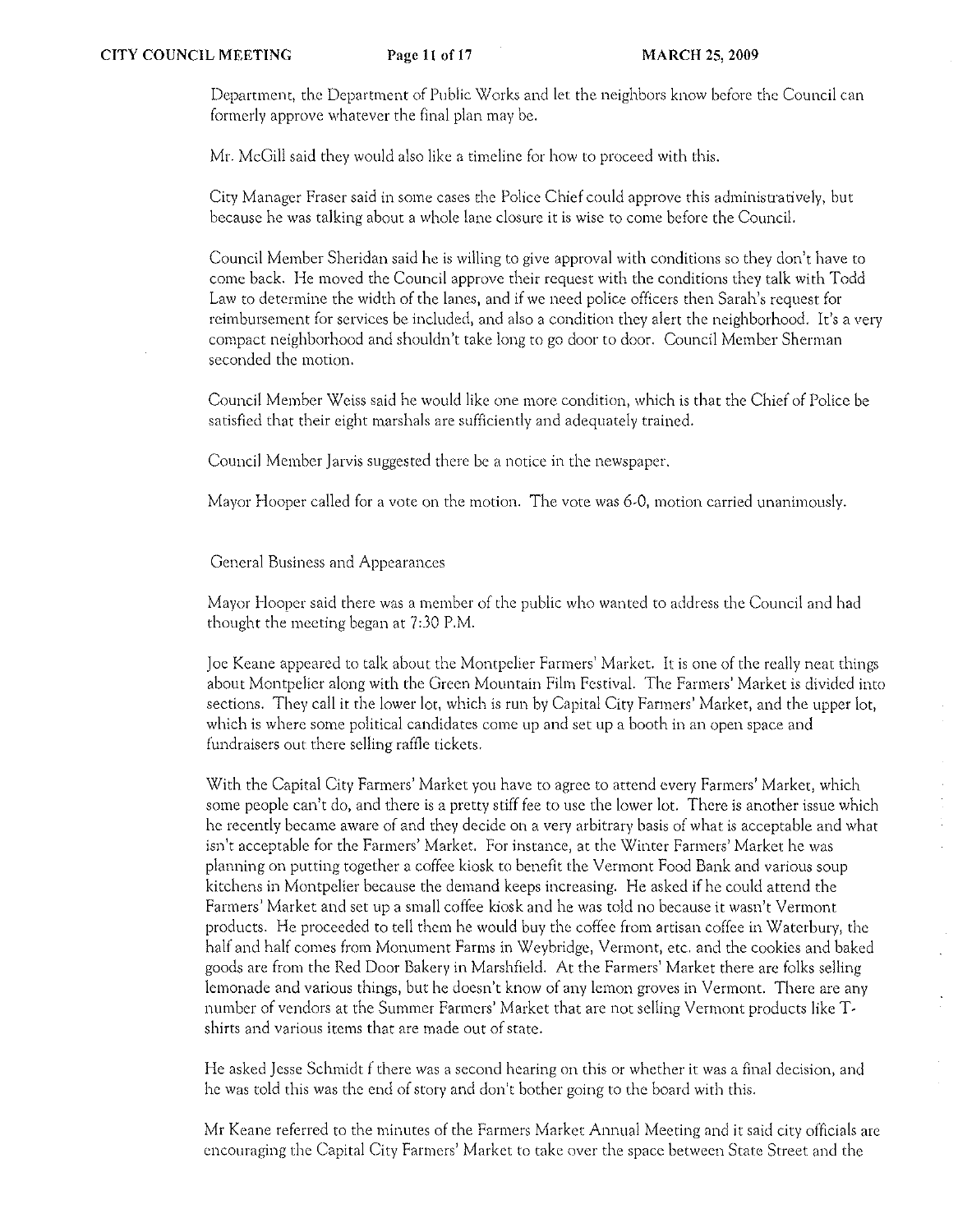first vendors, meaning the upper lot. They would like to close the parking because of concern for pedestrian safety. It seems to him that one of the neat things about the Fanners' Market is the sense of community that's there and how it helps foster community, how people can have the freedom to come and some people need it to supplement their incomes while others do it as a hobby. He attended 10 Saturdays in a row as a volunteer raising funds for a political candidate and the only traffic that is an issue is one of the vendors - Pete's Greens - tends to arrive late with a large truck and it takes a while to unload and set up their stand. The driver is very cautious and people are inconvenienced slightly.

Mayor Hooper said the reason she asked the Police Chief to stay is because she gathers there have been conversations about the Farmers' Market moving forward. As the Mayor she is very concerned not with the traffic associated with the vendors at the Farmer's Market but watching people trying to park in the spaces. She believes the Fanners' Market people have been talking with the city staff and there is a proposal for how the market could move forward.

City Manager Fraser said there arc a couple of issues that could be separated. The Mayor certainly **raised the issue last summer about cars parking and at one time the Fanners! Market carne to us and**  expressed a concern about traffic. They asked the city about the possibility of closing that lot. They were reaching that conclusion on their own, that from a safety perspective with kids, so they worked with the Farmers' Market to work out a plan that would close off that parking. It does involved not just vendors to the Farmers' Market but vendors to the restaurants and businesses so they had to coordinate that. He doesn't know that any firm commitment has been made. The Fanners' Market needs to expand and they talked about them moving forward. He doesn't believe they ever talked **about them ever having full exclusive rights to that entire parking lot.** 

**Mr. Keane said if traffic is anybody!s concern he would volunteer every Saturday and put up a**  parking barricade to stop cars.

Mayor Hooper said they should probably have a conversation with the Farmers' Market about their plans for the lot. She received a call from one of the representatives of the Fanners' Market saying they had a plan for how they were going to manage it. It sounded like they were going to use the whole upper area of the lot. They have subsequently learned that one of the adjacent businesses was interested in having an event on the first day of Fanners' Market, so they may want to have a conversation about how to allow these other things to be happening. We need to control the traffic.

09-077. Consideration of the City possibly providing ambulance services to other communities. V.A.

> Chief Schneider asked that this item be on the agenda for discussion this evening; at least one **adjoining community) the Town of Berlin) is in the process of requesting proposals for this service.**

Recommendation: Discussion; provide City staff guidance as to whether or not the City should proceed with submitting proposals to provide EMS service to the Town of Berlin ... or any other **communities.** 

Fire Chief Schneider said the Council asked for an update. They are talking about presenting a proposal for ambulance service to the Town of Berlin. They just sent out an open request for bids to all EMS providers in the state of Vermont who are interested. He talked to the City Manager about **this and they seemed to agree that this was a good time to examine the concept of regionalization on two very important things. One is making sure the city will not be losing a positive opportunity. The**  other is to give us a chance to examine a concrete proposal. One of the problems with regionalization is that it has always been hypothetical. This is a concrete proposal.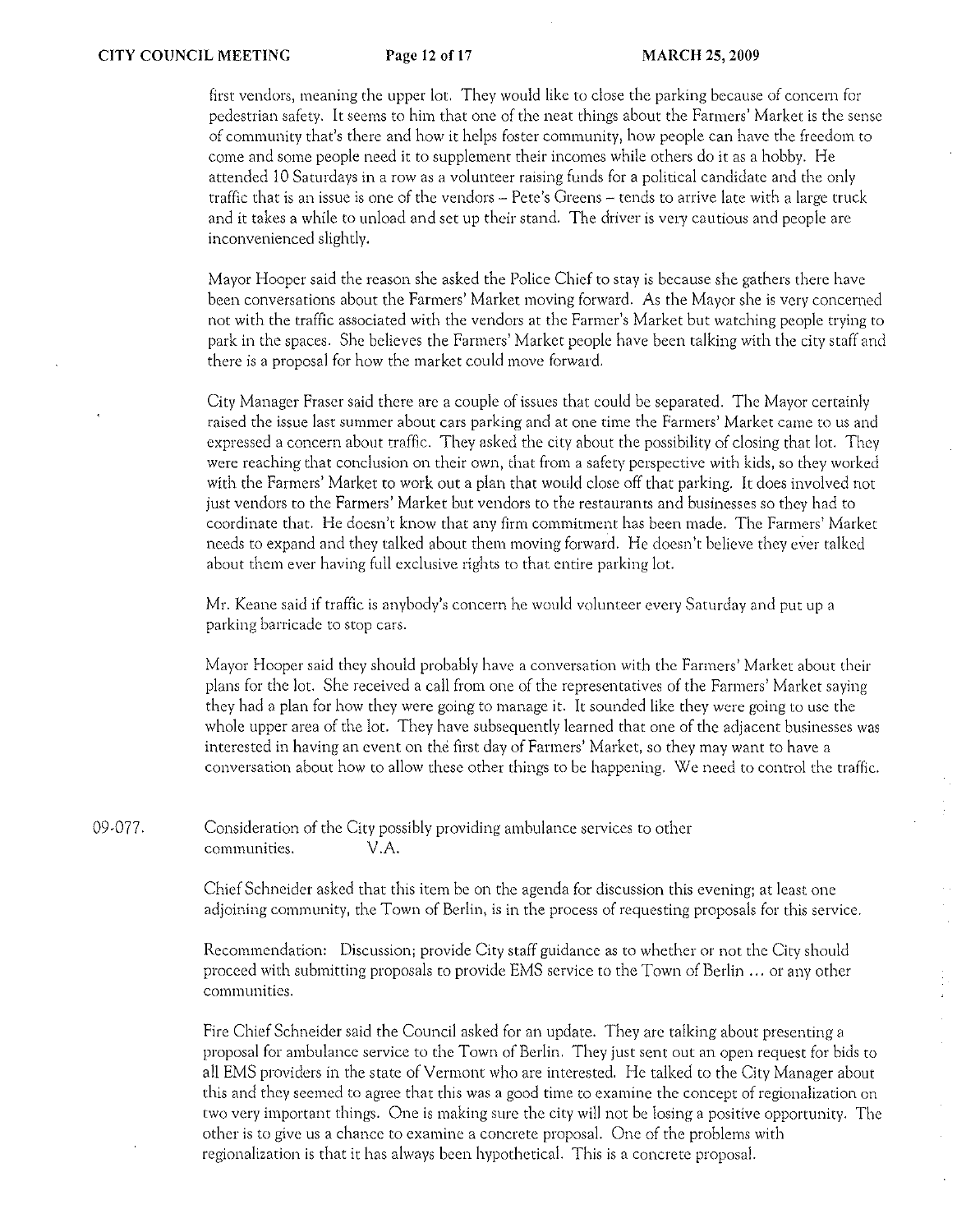He looked at two basic principles. One, the city would not be subsidizing other communities, so if they had costs that were related the other community would have to absorb those costs. They would also look to see if it did provide a tangible benefit to the city as well. He ended up presenting two options. One was a straight ambulance service contract where they would provide ambulance service to the Town of Berlin. The other option was a little more extensive which was to find out if Berlin is willing to consider the possibility of a joint Fire/EMS service.

Council Members received both proposals in their packets. He was looking for permission from the Council to submit both proposals to Berlin. There is a deadline of noon on Friday, March 27<sup>th</sup>. The city isn't necessarily out looking for the business, but it has potential and potential benefits if they should receive the contract.

Council Member Hooper asked Fire Chief Schneider if he knew what the cost for ambulance service per resident is for Montpelier residents.

Fire Chief Schneider said he didn't have that figure, but on the bid we tell them that our current budget is \$1, 650,000 and it would cost the city about \$300,000 more if we were to have separate ambulance and fire services providing equivalent services.

Council Member Weiss moved that the Council authorize Fire Chief Schneider and City Manager Fraser to submit the proposal to the Town of Berlin with the understanding that the Council be fully informed every step of the way. Council Member Hooper seconded the motion.

Council Member Golonka said he has pushed for regional issues. He likes the fact he added the figure proposal.

Council Member Jarvis asked if in the larger proposal, if they accepted it, the city would take over **their station.** 

Fire Chief Schneider said the Berlin Volunteer Fire Department is a separate corporation and anything that needed to be done would have to include them. Whether the city would end up owning the property or using the property it would have to include their input.

Mayor Hooper said one of the complications is the Town of Berlin solicited our bid for the **ambulance service.** 

Fire Chief Schneider said that is one of the keys to all of the regionalization. The last effort they had on fire regionalization one of the mistakes they talked about Barre and Montpelier and left out the Berlin Fire Department. His proposal specifically does reach out to qualified fire people. If they were going to hire full-timers they would have the option for the positions for qualified people. It's not an effort to take away their identity, but it is a recognition that there would be a change.

Mayor Hooper said the city is in fact offering to partner with them in assuring that the people of Berlin have good service.

Council Member Hooper asked Fire Chief Schneider where he came up with the number of 516 calls.

Fire Chief Schneider said 516 calls were the number they gave them for emergency calls. There is **another 1 )00** non~emergencics, **Where they do the** non~emergcncies **on the rnargin, it costs us to have equipment Or more personnel. For example, right now they are running about 200 transfers ahead because there arc some long term people who they arc transporting on a regular basis and their revenues arc up considerably.**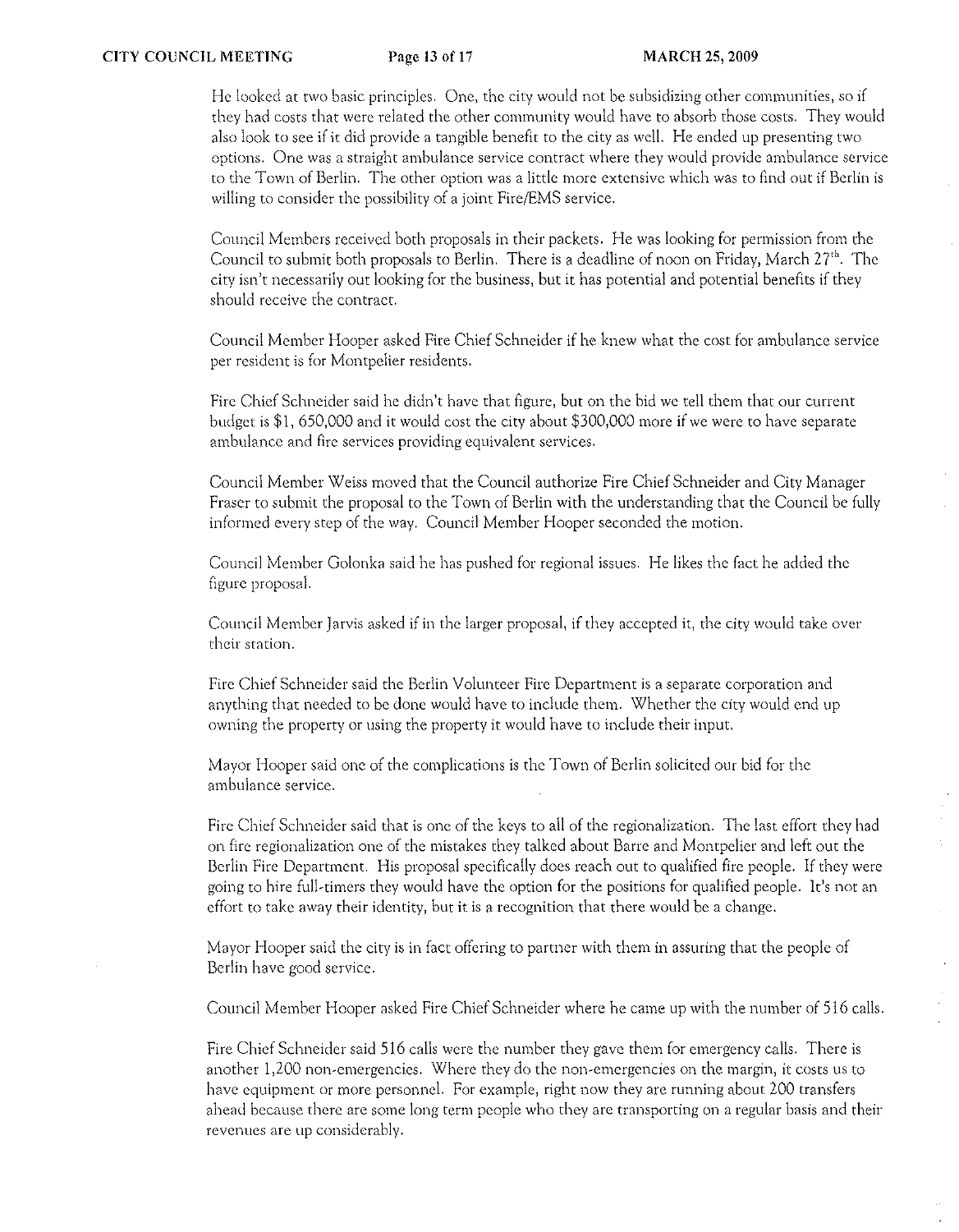Council Member Hooper said the proposal is great as long as all of the numbers are very conservative. He is scared when he sees \ve are going to do this for a price for five years with a fixed amount.

Fire Chief Schneider said it caps it for the first two years, but would allow the city to increase over the five year period

City Manager Fraser said one of the things they have observed is just watching our own ambulance calls is that it is remarkably stable. That number docs not fluctuate in our service area much at all.

Mayor Hooper asked if the interstate presented a problem.

Fire Chief Schneider said they already service the interstate and it would add another six miles.

Mayor Hooper called for a vote on the motion. The vote was 6.0, motion carried unanimously.

Fire Chief Schneider said the Town of Berlin is going to be looking at the proposal on April 6<sup>th</sup> and he will attend that Select Board meeting. The contract for services would begin on July 1".

Council Member Jarvis asked if the city would need to acquire vehicles.

Fire Chief Schneider said probably not immediately, but the council needs to recognize they need the third vehicle to make sure they have two operating vehicles.

#### 09· 77. Report by City Council:

Council Member Weiss reported that the Harry Sheridan Scholarship applications are being accepted now. Applicants from Montpelier High School, U·32 High School and residents of the geographic area if interested arc requested to get their applications at either school. There could be up to five scholarships, each one worth \$1,500 a year for four years. Thanks to Bev Hill the Bike Path Committee will be meeting on Monday regarding the status of the bike path. He believes the federal government has put \$2 million more into the state of Vermont for bike path program.

Council Member JarVis reported she had the pleasure of attending three of the many offerings of the Green Mountain Film Festival. This is a great event, and congratulations to them. It is so nice to *see*  so many members of the community running into each other. This is bringing in a lot of out-oftowners. Going out to dinner afterwards it is always crowded in the restaurants.

#### 09· 78. Mayor's Report:

Mayor Hooper spoke about the call she received from the Farmer's Market regarding using the upper area. She has had requests from people on the other end of College Street who have been concerned about traffic and the speed of traffic. She was hoping the Traffic Committee could give thought to the whole street and not just the intersection.

Council Member Shennan asked Mayor Hooper to tell the Council what she meant by the other end of College Street.

Mayor Hooper said it was the end near her house.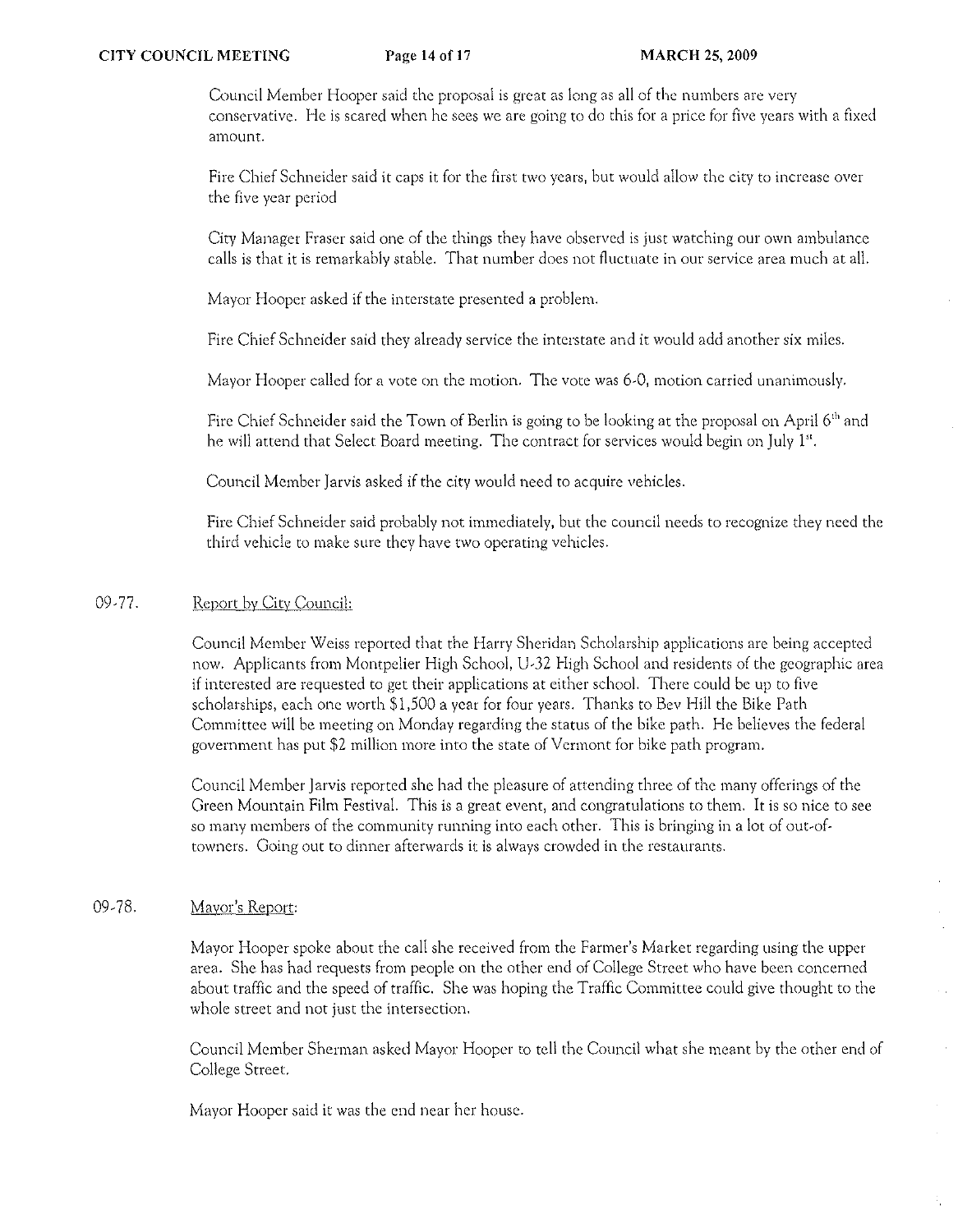### **CITY COUNCIL MEETING Page 15 of 17 MARCH 25, 2009**

#### 09-080. Report by the City Clerk-Treasurer:

City Clerk-Treasurer Hoyt had nothing to report this evening.

#### 09-81. Status Reports by the City Manager.

With regard to the Traffic Committee they are certainly happy to notify people, but it may also prompt us to having a meeting about what our expectations are about the Traffic Committee or its function or structure. It was originally created by the City Manager before him to be an advisory board for him, that when these kind of requests came he would call up the Traffic Committee and staff members for guidance and report back to the City Council. Generally, it functions very well. It hasn't always been posted and warned to the public. It certainly isn't a closed meeting, but it hasn't been a warned meeting. Occasionally, they would invite people to come. The reason he had included the agenda was more of a FYI for the Council. They actually meet to figure out what to do to solve the problem, and sometimes it is pretty technical. It has been viewed as a staff **function.** 

The Goal Setting meeting the Council set for April 1" has no facilitator because of scheduling problems. He asked if the Council really wanted to have an outside facilitator, did they want to change the date, or how do you want to proceed?

Council Member Sheridan said he didn't want to change the date. He would like to get this done **before the nice weather comes.** 

Council Member Weiss said he still feels strongly about having a facilitator. He doesn't want to change **the date. He could call the City Manager in the morning and go over some names and sec what they come up with.** 

The third item he wants to talk about is a transportation package going through the House of Representatives right now. The Vermont League of Cities and Towns voted today to support it. These are the local aid payments they can withhold or drop the amounts. The proposal is to continue those cuts in the 2009 year but make the payment in July FY'10. They are also increasing money in some of the other programs. The short version is that municipalities around the state will end up with an additional \$5 million to be put into roads and bridges. It does result in a cut to the town highway program. It also includes raising the gas tax by 5 cents and it has to do with the infrastructure bond. Basically, the gas tax funds the bond.

Mayor Hooper said the state did not make the  $3<sup>rd</sup>$  quarterly payment of the current fiscal year for local highway money. It made 85 percent payment of the 3<sup>rd</sup> quarterly payment and withheld 15 percent. It is also now proposing to pay 85 percent of the fourth quarterly payment withholding an additional 15 percent. The towns would not have received a total of 30 percent of what they normally would have. The proposal is to then make towns whole in the following fiscal year so those funds would be reimbursed to the towns. In addition, they would continue making the normal payments and in fact raising them slightly for the last two months. This is all made possible by the fact that there is a proposal in the FY'IO transportation budget to raise additional funds through a bonding proposal that would be revenue from fees and provided by a 5 cent motor vehicle distribution assessment fee, which the rest of us would call a gas tax. The bond payment would make it possible to reimburse the towns for the payments they didn't receive in the current fiscal year as well as providing funding for those **programs in the coming fiscal year and increasing other support.**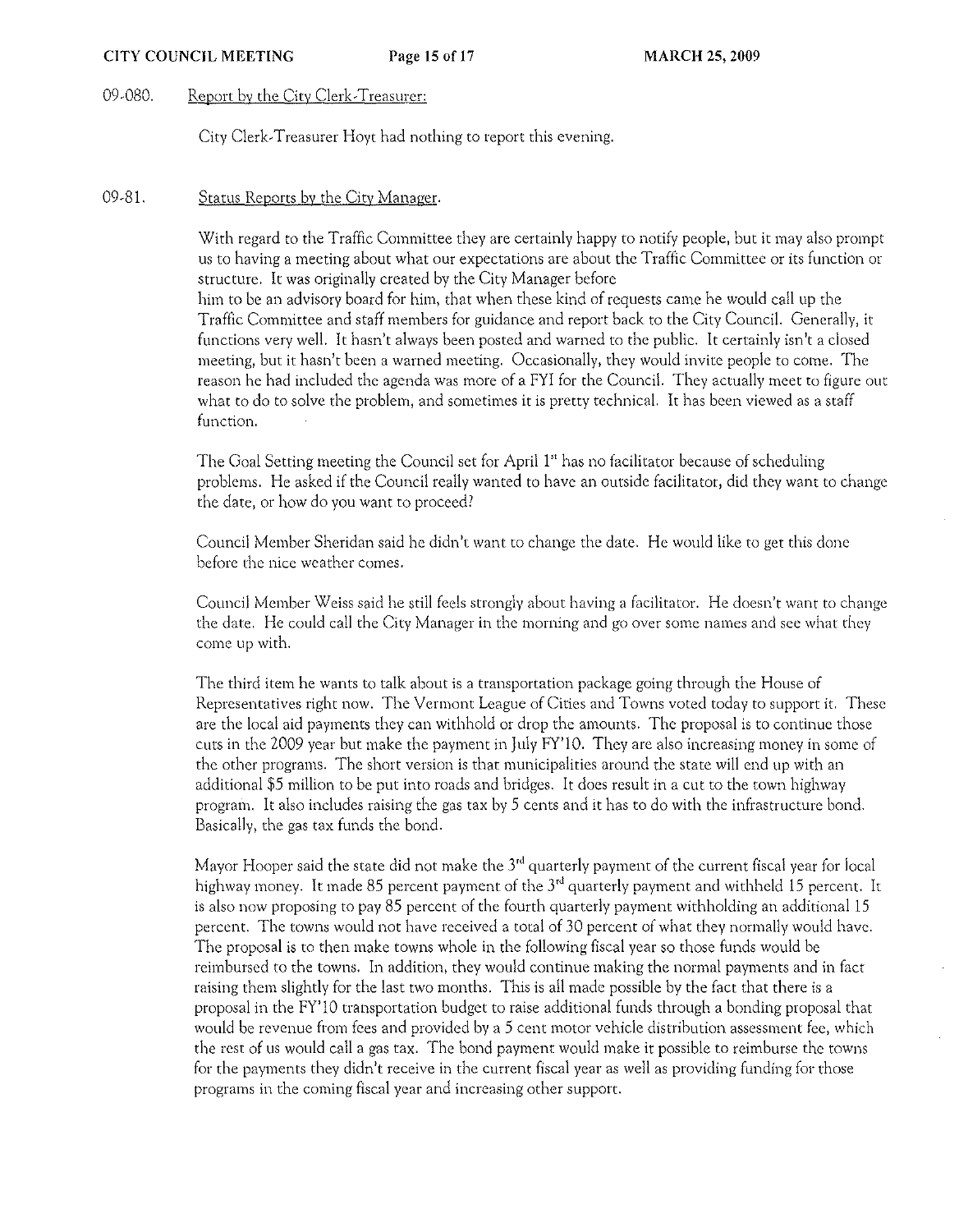The towns and cities are being asked if we support this. The League's municipal policy certainly calls for additional funding for roads, bridges and infrastructure. It also calls for diversification of revenues and lower reliance on the property tax. The League's Board certainly was not happy to endure a cut in town highway aid, but recognizing that sometimes this is how you have to get things through budgets and if at the end of the day there is more money coming to local governments that is good.

City Manager Fraser said everyone is going to be asking their local governments to be making contact with their Senators, and Senator Scott in particular sits on the Senate Transportation Committee and Appropriations Committee. He said he is looking for Council guidance on this.

Mayor Hooper said municipalities would be made whole by this proposal. It is simply a delay in payment until the following fiscal year. The reason for the delay is because there is a hole in this fiscal year with no money there. These new revenues would not be available to the **state until the infrastructure bond system is in place.** 

Council Member Hooper inquired if this was a one-time bond funded by a stream of tax revenues.

Mayor Hooper said it is a three-year proposal bonding 30, 30 and 40. It will be the House Ways and Means Committee that makes the decision on the motor vehicle fuel assessment, that they will sunset that.

Council Member Jarvis asked what it meant to the city not getting that 15 percent.

Finance Director Gallup replied it is \$30,000.

City Manager Fraser said from a cash flow perspective there is enough in the city's fund balance, and they are promising to make the payment in July. Presumably, for the city it won't make a huge difference.

Council Member Weiss asked if this was still in the Vermont House.

City Manager Fraser said it is still on the floor of the House.

Council Member Weiss said his recommendation is to not make any phone calls until it gets to the Senate and *see* what we are talking about. We could find out that when it gets to the Senate that our position changes. He would like to reserve the Council's position on this until later.

Mayor Hooper said the plan is that it will be on the floor of the House next week. It won't go over to the Senate until the following week.

Agenda Reports by the City Manager:

### 09-082. **Discussion regarding personnel costs.** V.A.

(POSSIBLE EXEClITlVE SESSION)

City Council Members requested that time be allotted on an upcoming agenda for this discussion.

**Finance Department staff put together some data on employee compensation; Council received copies**  to help them begin their review.

In accordance with Title I, Section 313, Subsection (a) of the Vermont State Statutes, Council may **choose to enter into an Executive Session to discuss this personnel matter further.**